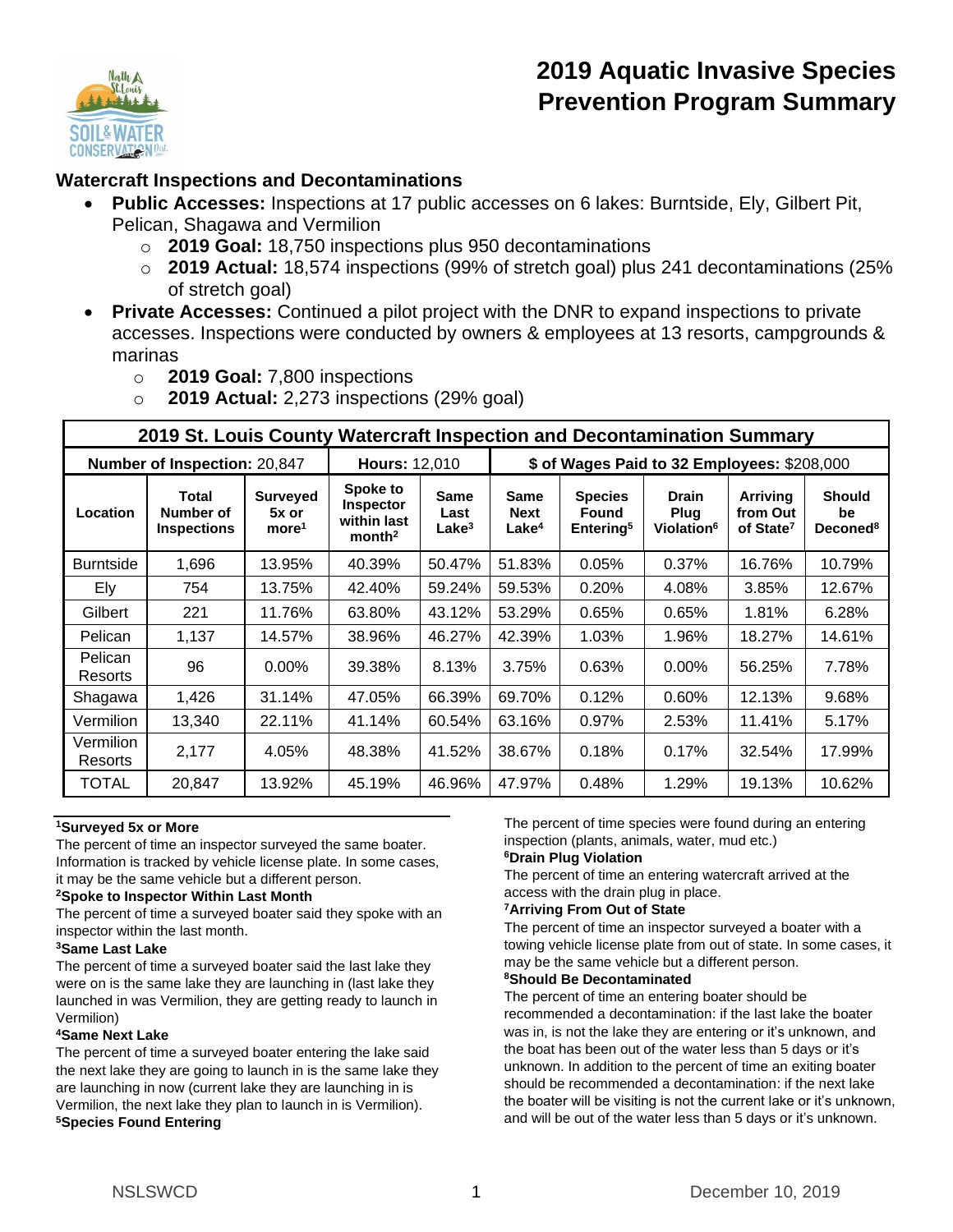## **Collaboration with Other Counties and Jurisdictions**

- **Boat Traffic Analysis:** Initiative Foundation grant to increase inspection efficiency at public accesses.
- **Multi-Region Resort Ambassador Program:** Initiative Foundation grant to expand prevention and early detection at resorts in Cass County, Itasca County and St. Louis County.
- **City of Ely:** City of Ely owns 2 decontamination units that were staffed by North St. Louis SWCD watercraft inspectors at Burntside Lake and Shagawa Lake.
- **Fayal Township and the City of Gilbert:** Collaborated with Fayal Township and the City of Gilbert for inspections and decontaminations at Ely Lake and Gilbert Pit.
- **Lake SWCD:** Established a shared services agreement with Lake SWCD for North St. Louis SWCD inspectors to inspect boats at Fall Lake, Snowbank Lake, and Moose Lake. 910 watercraft inspections were completed.
- **Fishing Tournaments:** Collaborated with DNR, 1854 Treaty Authority & Vermilion Lake Association to achieve close to a 100% inspection rate at tournaments at Fortune Bay Marina.



# **2020 Aquatic Invasive Species Prevention Program Goals**

## **Watercraft Inspections and Decontaminations**

• **Public Accesses:** Propose to expand inspections from 17 public accesses on 6 lakes, to 27 public accesses on 12 lakes with expansion to Bear Island, Birch, Crane, Johnson, Kabetogama, and One Pine.

| Watercraft Inspection at Public Accesses Actuals and Goal |             |             |             |             |                  |  |  |
|-----------------------------------------------------------|-------------|-------------|-------------|-------------|------------------|--|--|
|                                                           | 2016 Actual | 2017 Actual | 2018 Actual | 2019 Actual | <b>2020 Goal</b> |  |  |
| <b>Inspector</b><br><b>Hours</b>                          | 7,063       | 8,340       | 9,324       | 7.826       | 8,620            |  |  |
| <b>Inspections</b>                                        | 14,732      | 16,901      | 17,755      | 18,574      | 22,510           |  |  |
| <b>Efficiency</b><br>per Hour                             | 2.1         | 2.0         | 1.9         | 2.4         | >2.6             |  |  |

• **Decontamination Units:** Will continue with 5 units. Four units will be set up at Burntside, Shagawa and Vermilion, Hoodoo Pt., and Vermilion, Dykes corner. The fifth unit will rotate between Ely Lake, Gilbert Pit and Pelican Lake.

| <b>Watercraft Decontaminations Actuals and Goal</b> |             |             |             |             |                  |  |  |
|-----------------------------------------------------|-------------|-------------|-------------|-------------|------------------|--|--|
|                                                     | 2016 Actual | 2017 Actual | 2018 Actual | 2019 Actual | <b>2020 Goal</b> |  |  |
| <b>Burntside</b>                                    | 132         | 298         | 127         | 41          | 100              |  |  |
| <b>Ely Lake</b>                                     | 32          | 24          |             |             | 40               |  |  |
| <b>Gilbert Pit</b>                                  |             |             | 15          |             | 20               |  |  |
| Pelican                                             |             |             |             |             | 100              |  |  |
| Shagawa                                             |             | 79          | 121         | 93          | 150              |  |  |
| <b>Vermilion</b>                                    | 240         | 217         | 283         | 100         | 200              |  |  |
| <b>Total</b>                                        | 404         | 618         | 546         | 241         | 610              |  |  |